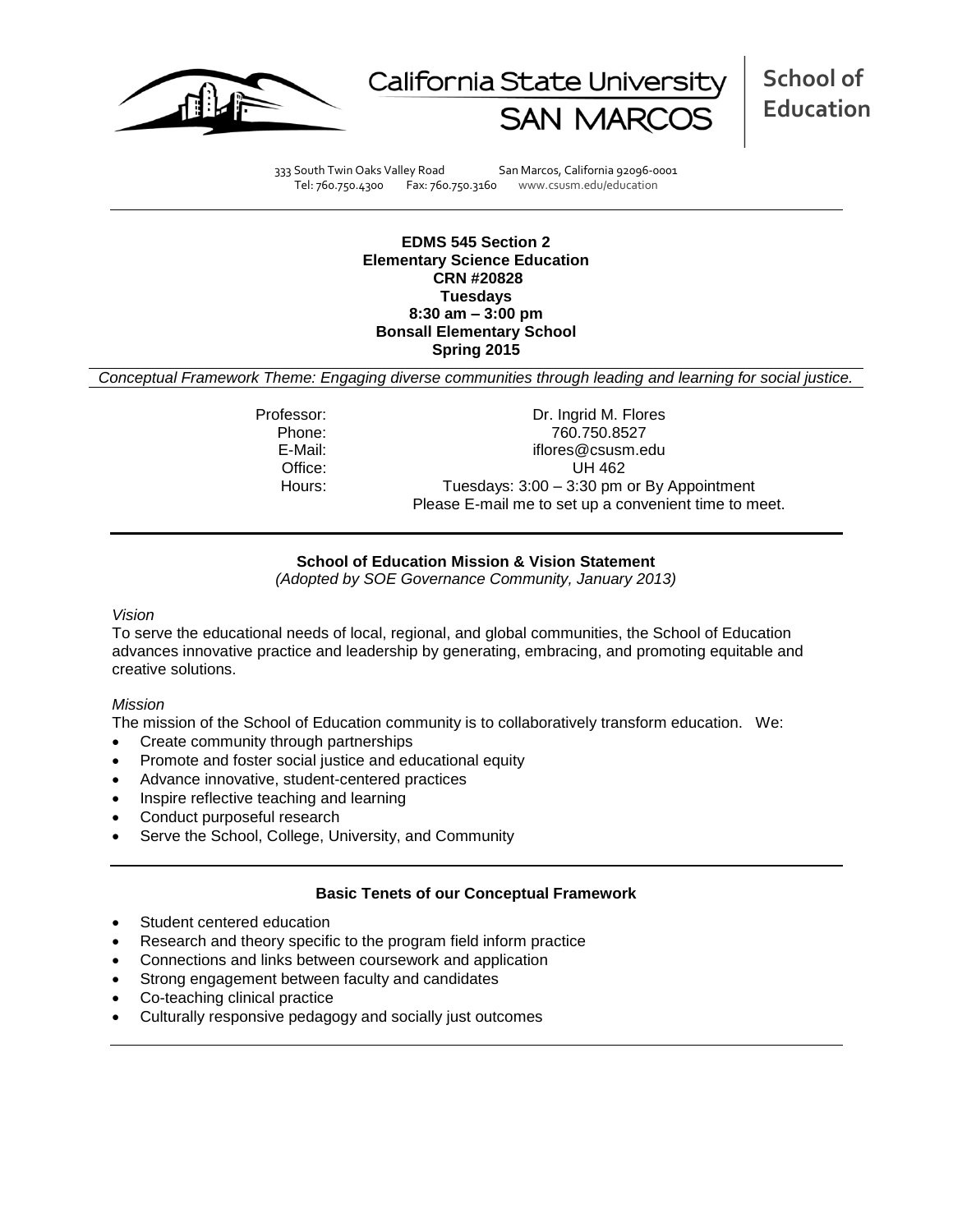# **Table of Contents**

| REQUIRED COURSE ASSIGNMENTS TIED TO STUDENT LEARNING OUTCOMES  8<br>RESOURCES THAT CAN HELP IN YOUR LEARNING OF SCIENCE CONTENT AND METHODS 14 |  |
|------------------------------------------------------------------------------------------------------------------------------------------------|--|
|                                                                                                                                                |  |

# **COURSE DESCRIPTION**

<span id="page-1-0"></span>Focuses on developing an understanding of theory, methodology, and assessment of second language acquisition in integrated and inclusive elementary classrooms. *Requires participation in the public schools.*

Flores: This course focuses on developing an understanding of theory, methodology, and assessment of science in integrated and inclusive elementary classrooms. This course is aligned with California's SB 2042 Standards and is designed to provide a comprehensive overview of the objectives, skills, concepts, experiments, materials, and methods necessary to teach science to elementary school children. A series of individual and team activities will provide you with first-hand experiences in these areas. This course focuses on instructional methods, techniques, materials, lesson planning, curriculum development, organization and assessment in science. The integration of curricular areas is addressed. Methods of cross-cultural language and academic development will be integrated into the course.

# **Course Prerequisites**

<span id="page-1-2"></span><span id="page-1-1"></span>Admission to the Multiple Subject Credential Program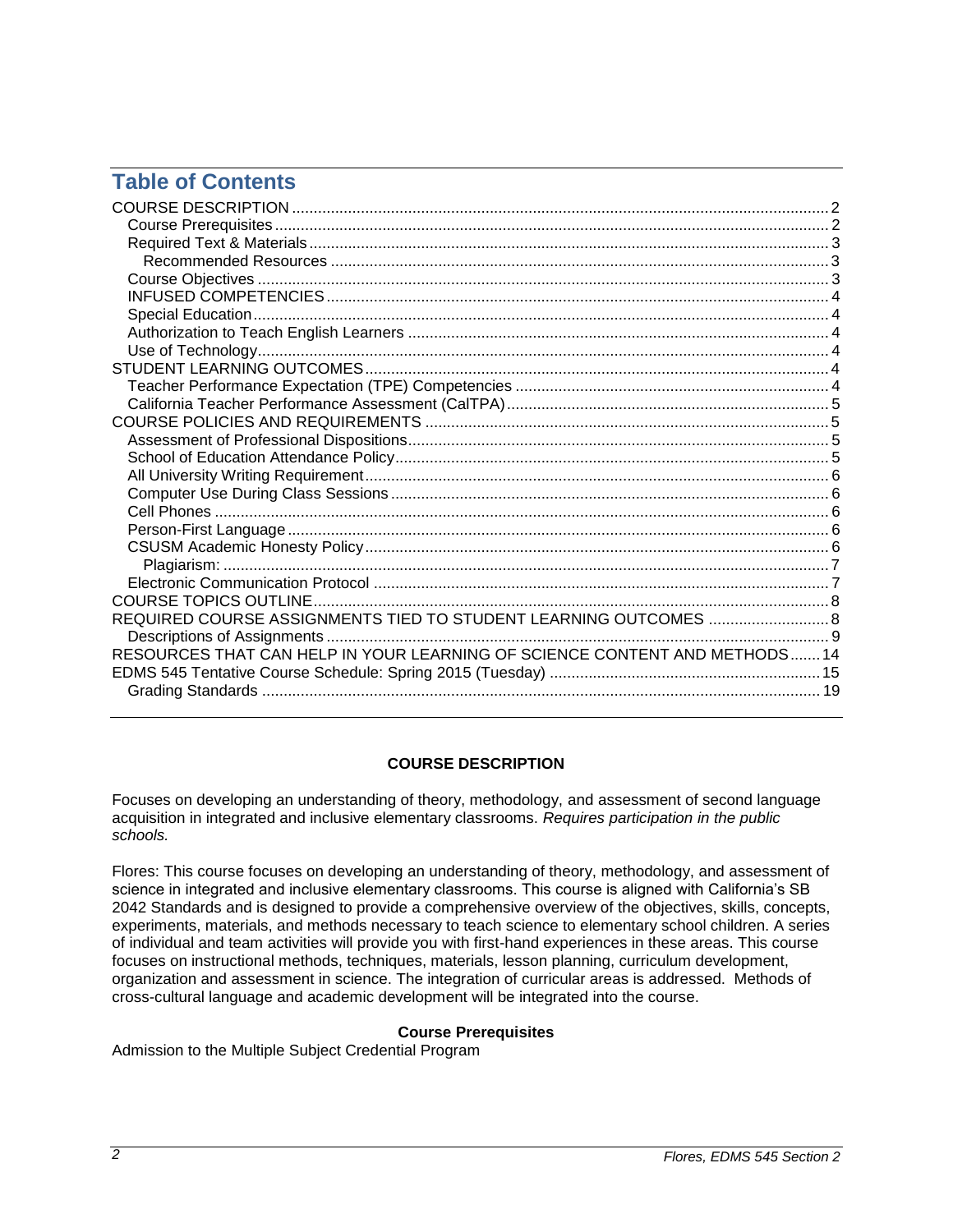# **Required Text & Materials**

- Friedl, A.E. & Koontz, T.Y. (2005). *Teaching Science to Children: An Inquiry Approach, 6th Ed.* NY: McGraw-Hill. ISBN: 0-07-256395-8
- *Next Generation Science Standards* (Achieve, 2013). Available from:<http://www.nextgenscience.org/>
- *Next Generation Science Standards for California Public Schools, K-12* <http://www.cde.ca.gov/pd/ca/sc/ngssstandards.asp>
- *Health Education Content Standards for California Public Schools K-12.* (2008).Sacramento: California Dept. of Education. Available from: <http://www.cde.ca.gov/be/st/ss/documents/healthstandmar08.pdf>

# Other handouts and resources will be distributed in class and through the Moodle course site

### <span id="page-2-0"></span>**Recommended Resources**

Great Explorations in Math & Science (G.E.M.S.) Lawrence Hall of Science. <http://www.lhs.berkeley.edu/GEMS/>

The Lawrence Hall of Science: <http://www.lawrencehallofscience.org/kidsite/>

### **Course Objectives**

<span id="page-2-1"></span>By the end of this course, students should be able to:

- 1. Demonstrate proficiency with inquiry skills of observing, measuring, inferring, classifying, predicting, verifying predictions, hypothesizing, isolating variables, interpreting data, and experimenting.
- 2. Identify exemplary materials (technology and technology resources, curriculum, science programs, textbooks, equipment, ancillary materials) appropriate for K-8 school children.
- 3. Demonstrate knowledge and understanding of the California Science Framework, the California Science Content Standards, and the *Next Generation Science Standards*.
- 4. Demonstrate an understanding of the physical, Earth and life science concepts included in the K-8 California Science Content Standards and how to design lessons to teach the concepts.
- 5. Demonstrate an understanding of the Health Education Standards for California Public Schools and their connection/application to science content standards.
- 6. Plan, teach, and videotape a lesson focusing on a discrepant event in science.
- 7. Apply the Learning Cycle model of instruction as it relates to teaching science in a contemporary manner.
- 8. Identify simulation tools and demonstrate the use of technology to enhance elementary science teaching

and learning.

- 9. Demonstrate confidence in leading and performing investigations designed to teach science concepts, science process skills, and scientific attitudes.
- 10. Use authentic methods of assessment to evaluate learning of science concepts and processes.
- 11. Practice strategies to include all students in science (linguistically and culturally diverse, students with disabilities and other students with special needs).
- <span id="page-2-2"></span>12. Use reflection as a tool to increase conceptual understanding of science concepts and the ability to improve teaching.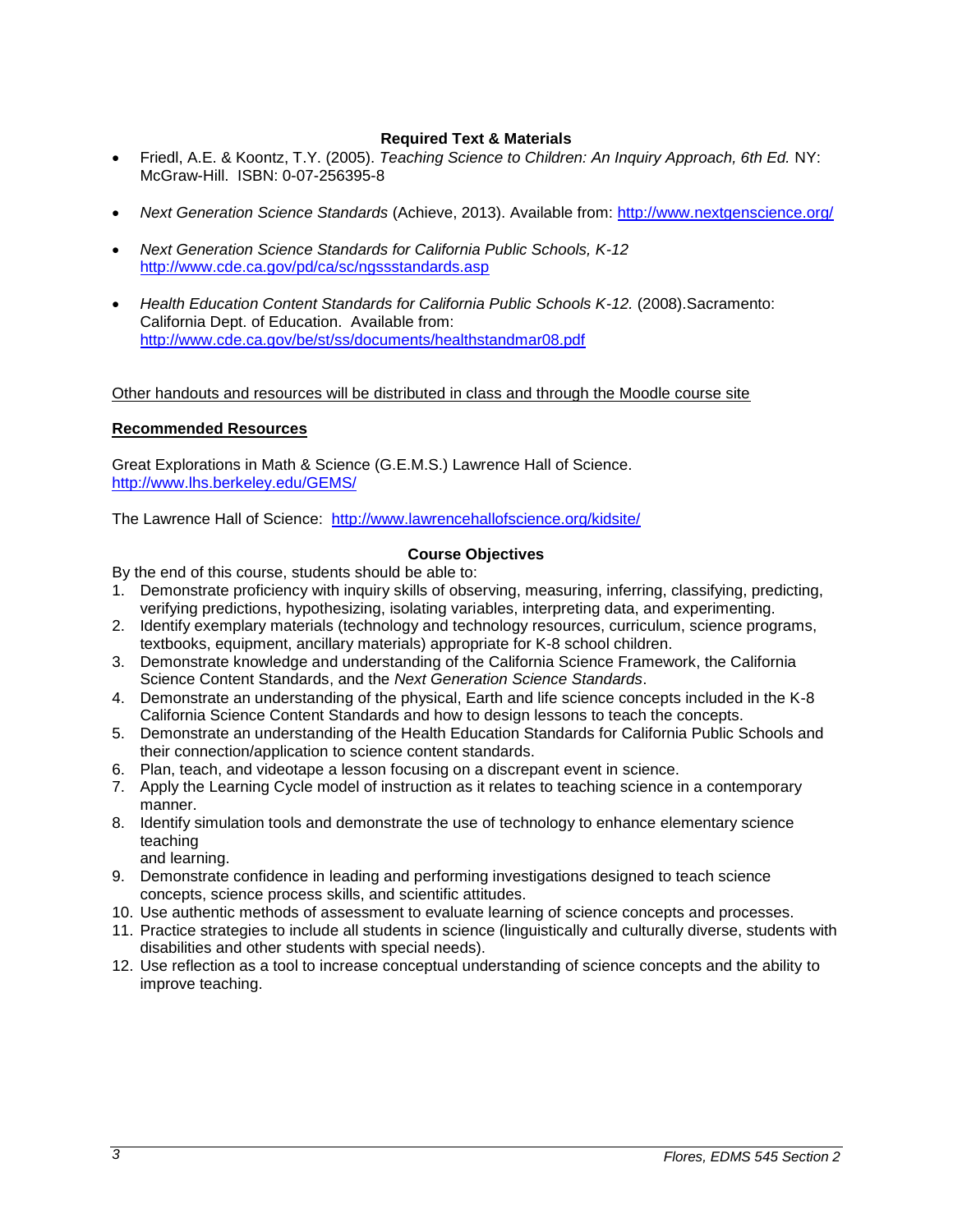### **INFUSED COMPETENCIES**

### **Special Education**

<span id="page-3-0"></span>Consistent with the intent to offer a seamless teaching credential in the College of Education, this course will demonstrate the collaborative infusion of special education competencies that reflect inclusive educational practices.

### **Authorization to Teach English Learners**

<span id="page-3-1"></span>This credential program has been specifically designed to prepare teachers for the diversity of languages often encountered in California public school classrooms. The authorization to teach English learners is met through the infusion of content and experiences within the credential program, as well as additional coursework. Candidates successfully completing this program receive a credential with authorization to teach English learners.

*(Approved by CCTC in SB 2042 Program Standards, August 02)*

### **Use of Technology**

<span id="page-3-2"></span>This course infuses technology competencies to prepare candidates to emphasize their use in both teaching practice and student learning. Students are expected to demonstrate competency in the use of various forms of technology (i.e. word processing, electronic mail, Moodle, use of the Internet, and/or multimedia presentations). Specific requirements for course assignments with regard to technology are at the discretion of the instructor. Most assignments will be submitted in hard copy to the instructor, and some specific assignments will also be submitted/posted electronically on Moodle. Keep a digital copy of all assignments for use in your teaching portfolio. You must use your campus e-mail account for this class. The best way to contact me is by e-mail.

# **STUDENT LEARNING OUTCOMES**

# **Teacher Performance Expectation (TPE) Competencies**

<span id="page-3-4"></span><span id="page-3-3"></span>The course objectives, assignments, and assessments have been aligned with the CTC standards for the Multiple Subject Credential. This course is designed to help teachers seeking a California teaching credential to develop the skills, knowledge, and attitudes necessary to assist schools and districts in implementing effective programs for all students. The successful candidate will be able to merge theory and practice in order to realize a comprehensive and extensive educational program for all students. You will required to formally address the following TPEs in this course:

# **TPE Primary Emphases in EDMS 545**:

- TPE 1a-Subject Specific Pedagogical Skills for MS Teaching Assignments (Science)
- TPE 5-Student Engagement

# **TPE Secondary Emphases in EDMS 545**:

- 
- TPE 4-Making Content Accessible TPE 7-Teaching English Learners
- 
- <span id="page-3-5"></span>• TPE 9-Instructional Planning • TPE 14-Educational Technology in Teaching and
	- Learning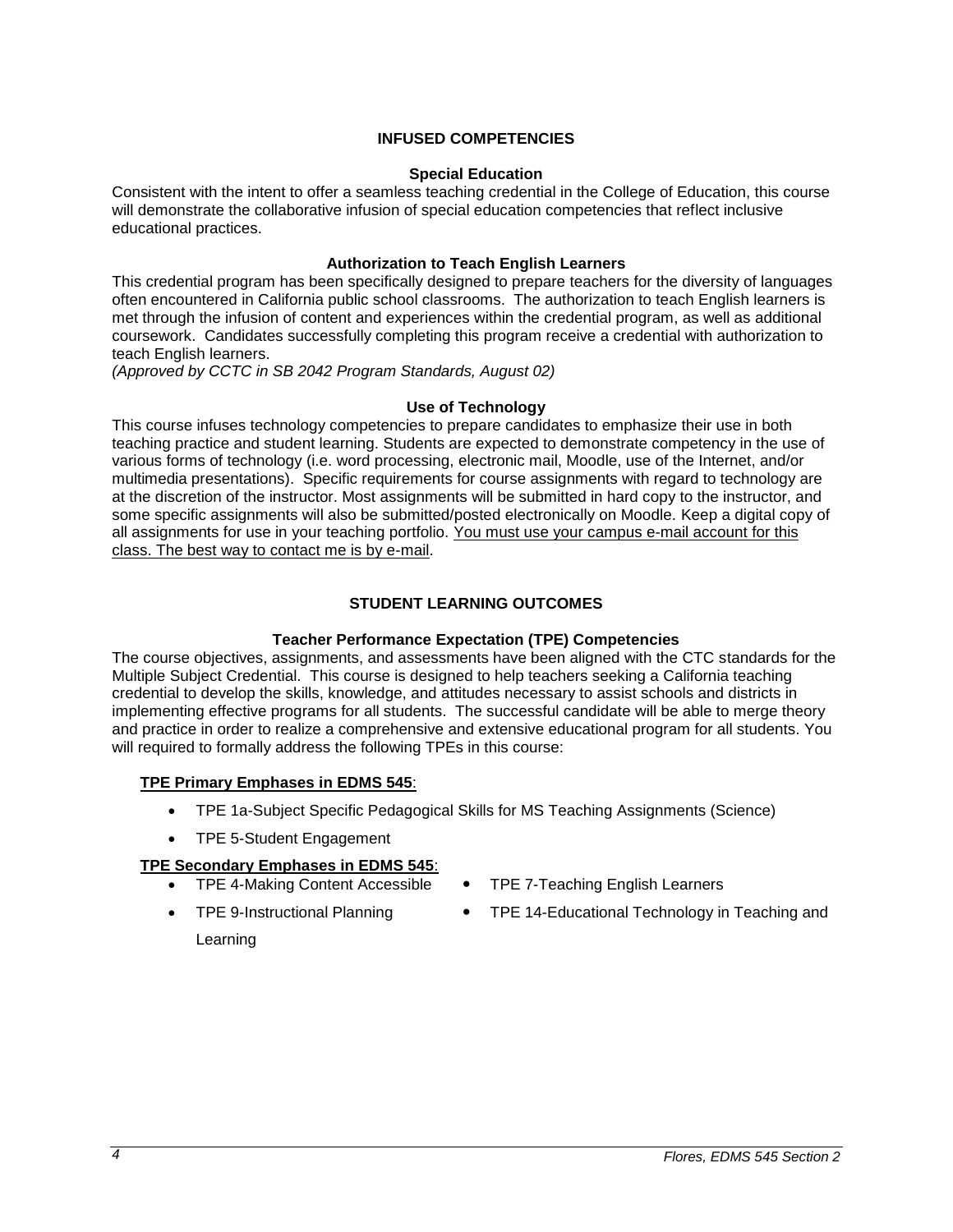### **California Teacher Performance Assessment (CalTPA)**

Beginning July 1, 2008 all California credential candidates must successfully complete a state-approved system of teacher performance assessment (TPA), to be embedded in the credential program of preparation. At CSUSM this assessment system is called the CalTPA or the TPA for short.

To assist your successful completion of the TPA, a series of informational seminars are offered over the course of the program. TPA related questions and logistical concerns are to be addressed during the seminars. Your attendance to TPA seminars will greatly contribute to your success on the assessment.

Additionally, SoE classes use common pedagogical language, lesson plans (lesson designs), and unit plans (unit designs) in order to support and ensure your success on the TPA and more importantly in your credential program.

The CalTPA Candidate Handbook, TPA seminar schedule, and other TPA support materials can be found on the SoE website: <http://www.csusm.edu/education/CalTPA/ProgramMaterialsTPA.html>

### **COURSE POLICIES AND REQUIREMENTS**

### **Assessment of Professional Dispositions**

<span id="page-4-1"></span><span id="page-4-0"></span>Assessing a candidate's dispositions within a professional preparation program is recognition that teaching and working with learners of all ages requires not only specific content knowledge and pedagogical skills, but positive attitudes about multiple dimensions of the profession. The School of Education has identified six dispositions – social justice and equity, collaboration, critical thinking, professional ethics, reflective teaching and learning, and life-long learning—and developed an assessment rubric. For each dispositional element, there are three levels of performance - *unacceptable*, *initial target*, and *advanced target*. The description and rubric for the three levels of performance offer measurable behaviors and examples.

The assessment is designed to provide candidates with ongoing feedback for their growth in professional dispositions and includes a self-assessment by the candidate. The dispositions and rubric are presented, explained and assessed in one or more designated courses in each program as well as in clinical practice. Based upon assessment feedback candidates will compose a reflection that becomes part of the candidate's Teaching Performance Expectation portfolio. Candidates are expected to meet the level of *initial target* during the program.

### **School of Education Attendance Policy**

<span id="page-4-2"></span>Due to the dynamic and interactive nature of courses in the School of Education, all candidates are expected to attend all classes and participate actively. At a minimum, candidates must attend more than 80% of class time, or s/he may not receive a passing grade for the course at the discretion of the instructor. Individual instructors may adopt more stringent attendance requirements. Should the candidate have extenuating circumstances, s/he should contact the instructor as soon as possible. *(Adopted by the COE Governance Community, December, 1997).*

<span id="page-4-3"></span>For this class, **if you are absent 1 class session, your highest possible grade is a "B". If you are absent 2 class sessions, your highest possible grade is a "C+". Late arrivals and early departures** will lower your course grade. For every two times that you are late and/or leave early, your course grade will be lowered by one letter grade. If you have an emergency, or very extenuating circumstances, please see the instructor to make arrangements accordingly. Absences do not change assignment due dates. If you find that you cannot attend class due to an emergency or very extenuating circumstances, please email any due assignments by the start of the class session it is due. NOTE: With few exceptions, late assignments will not be accepted.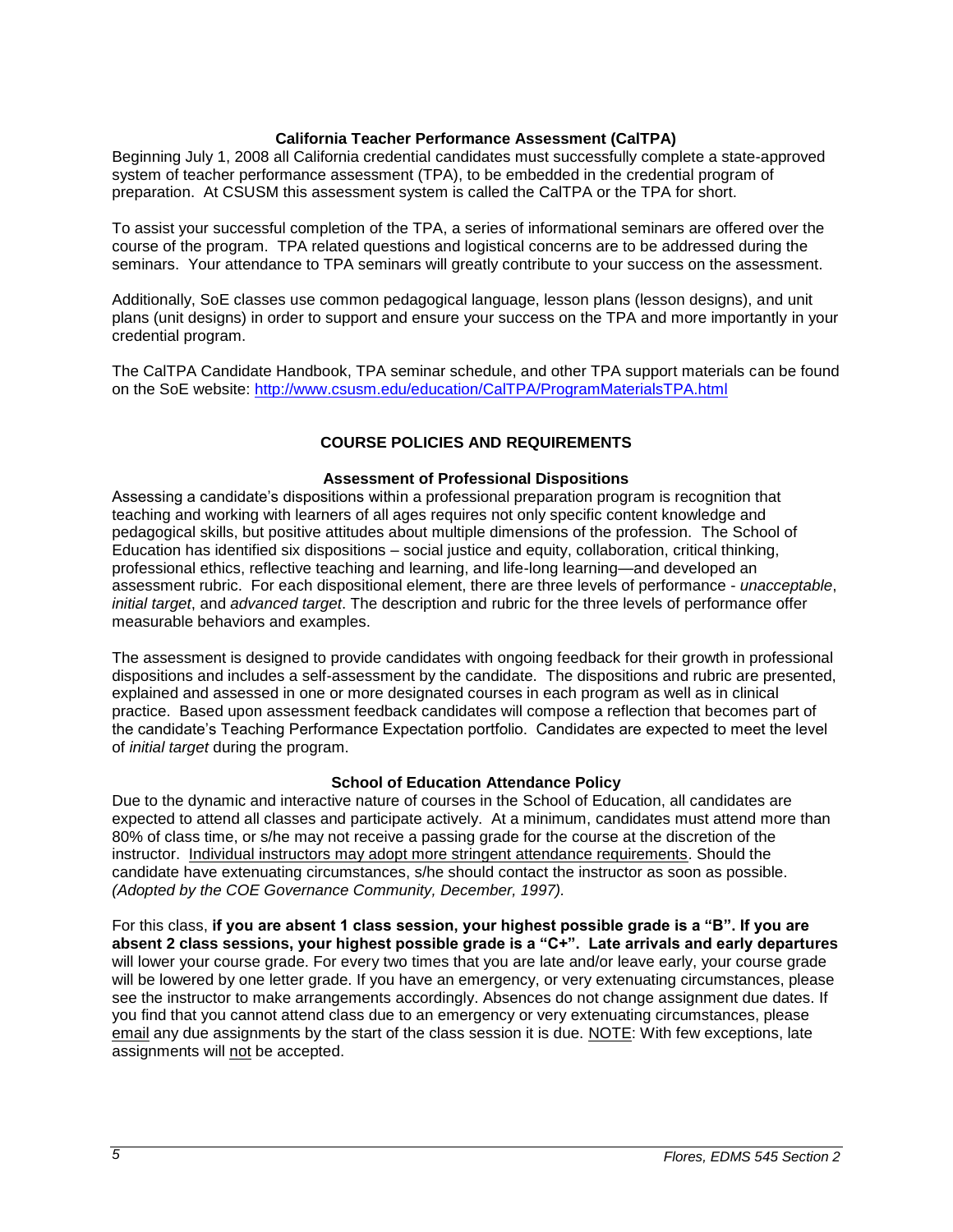### **All University Writing Requirement**

In keeping with the All-University Writing Requirement, all courses must have a writing component of at least 2,500 words (approximately 10 pages), which will be administered in a variety of ways in this course including lesson plans, assessment assignments, course text reading responses and concept maps, reflections on authentic teaching experiences with elementary children, and forum discussions.

### **Computer Use During Class Sessions**

<span id="page-5-0"></span>You are welcome to use a laptop computer in class (in fact, it is highly encouraged to bring your laptop to class for various activities and for researching) when working on class assignments, for example. However, you will need to save checking email or other personal computer use for time outside of class. Most students find it disruptive when they are focusing on class activities or listening to presentations and can hear keyboarding in the classroom. Please be considerate of your instructor and peers in this regard. It is greatly appreciated by all!

### **Cell Phones**

<span id="page-5-1"></span>Please turn off your cell phone before the start of each class. In addition, there will be no texting during class. It is unprofessional for teachers to use their cell phone during meetings with peers or during professional development activities (our class is considered professional development!). Your consideration will be appreciated by peers.

### **Person-First Language**

<span id="page-5-2"></span>Use "person-first" language in all written and oral assignments and discussions (e.g., "student with autism" rather

than "autistic student"). Disabilities are not persons and they do not define persons, so do not replace person-nouns with disability-nouns. Further, emphasize the person, not the disability, by putting the person-noun first.

#### **Students with Disabilities Requiring Reasonable Accommodations**

Candidates with disabilities who require reasonable accommodations must be approved for services by providing appropriate and recent documentation to the Office of Disable Student Services (DSS). This office is located in Craven Hall 4300, and can be contacted by phone at (760) 750-4905, or TTY (760) 750-4909. Candidates authorized by DSS to receive reasonable accommodations should meet with their instructor during office hours or, in order to ensure confidentiality, in a more private setting.

### **CSUSM Academic Honesty Policy**

<span id="page-5-3"></span>"Students will be expected to adhere to standards of academic honesty and integrity, as outlined in the Student Academic Honesty Policy. All written work and oral presentation assignments must be original work. All ideas/materials that are borrowed from other sources must have appropriate references to the original sources. Any quoted material should give credit to the source and be punctuated with quotation marks.

Students are responsible for honest completion of their work including examinations. There will be no tolerance for infractions. If you believe there has been an infraction by someone in the class, please bring it to the instructor's attention. The instructor reserves the right to discipline any student for academic dishonesty in accordance with the general rules and regulations of the university. Disciplinary action may include the lowering of grades and/or the assignment of a failing grade for an exam, assignment, or the class as a whole."

<span id="page-5-4"></span>Incidents of Academic Dishonesty will be reported to the Dean of Students. Sanctions at the University level may include suspension or expulsion from the University.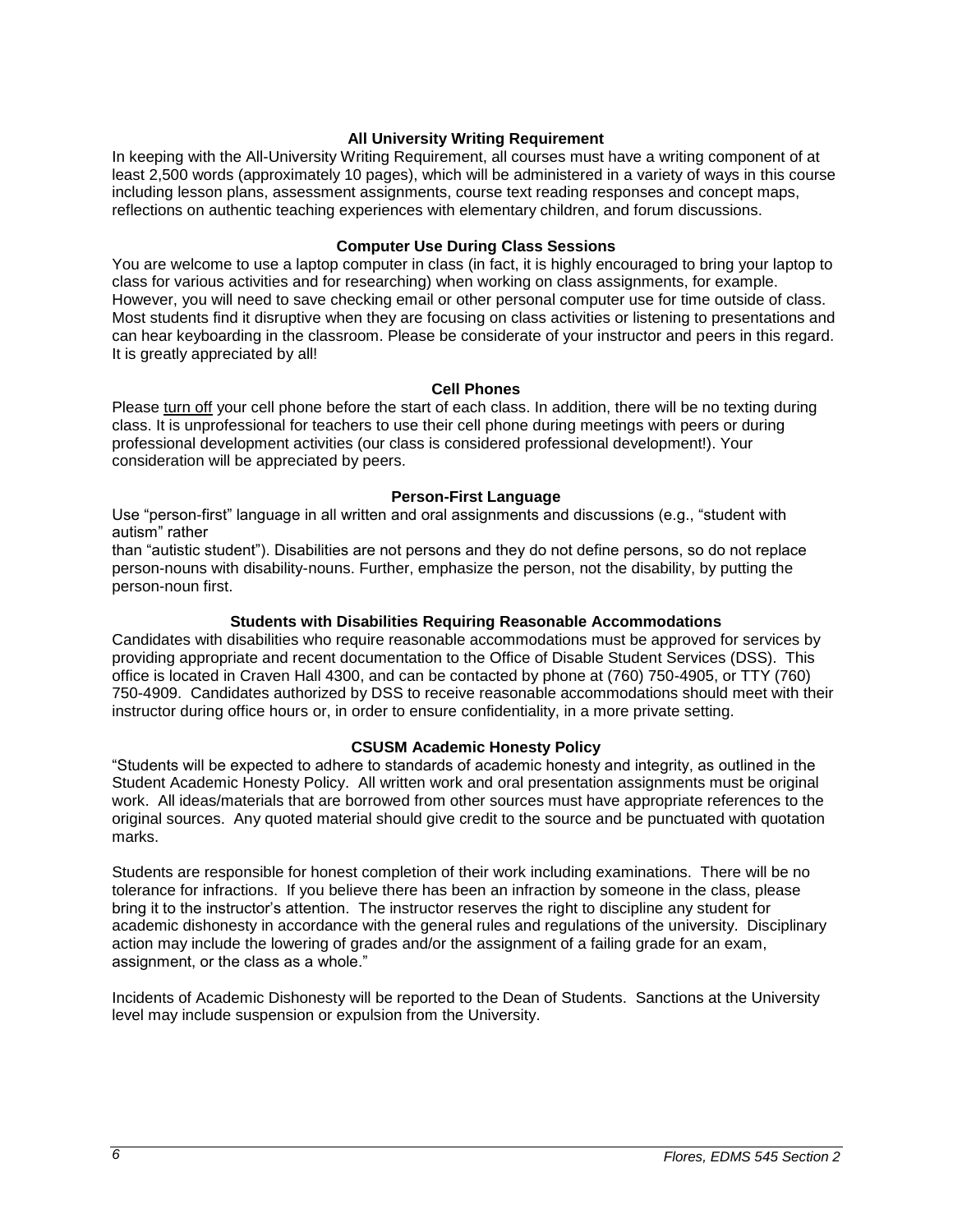# **Plagiarism:**

As an educator, it is expected that each candidate will do his/her own work, and contribute equally to group projects and processes. Plagiarism or cheating is unacceptable under any circumstances. If you are in doubt about whether your work is paraphrased or plagiarized see the Plagiarism Prevention for Students website [http://library.csusm.edu/plagiarism/index.html.](http://library.csusm.edu/plagiarism/index.html) If there are questions about academic honesty, please consult the University catalog.

### **Electronic Communication Protocol**

<span id="page-6-0"></span>Electronic correspondence is a part of your professional interactions. If you need to contact the instructor, e-mail is often the easiest way to do so. It is my intention to respond to all received e-mails in a timely manner. Please be reminded that e-mail and on-line discussions are a very specific form of communication, with their own nuances and etiquette. For instance, electronic messages sent in all upper case (or lower case) letters, major typos, or slang, often communicate more than the sender originally intended. With that said, please be mindful of all e-mail and on-line discussion messages you send to your colleagues, to faculty members in the School of Education, or to persons within the greater educational community. All electronic messages should be crafted with professionalism and care. Things to consider:

- Would I say in person what this electronic message specifically says?
- How could this message be misconstrued?
- Does this message represent my highest self?
- Am I sending this electronic message to avoid a face-to-face conversation?

In addition, if there is ever a concern with an electronic message sent to you, please talk with the author in person in order to correct any confusion.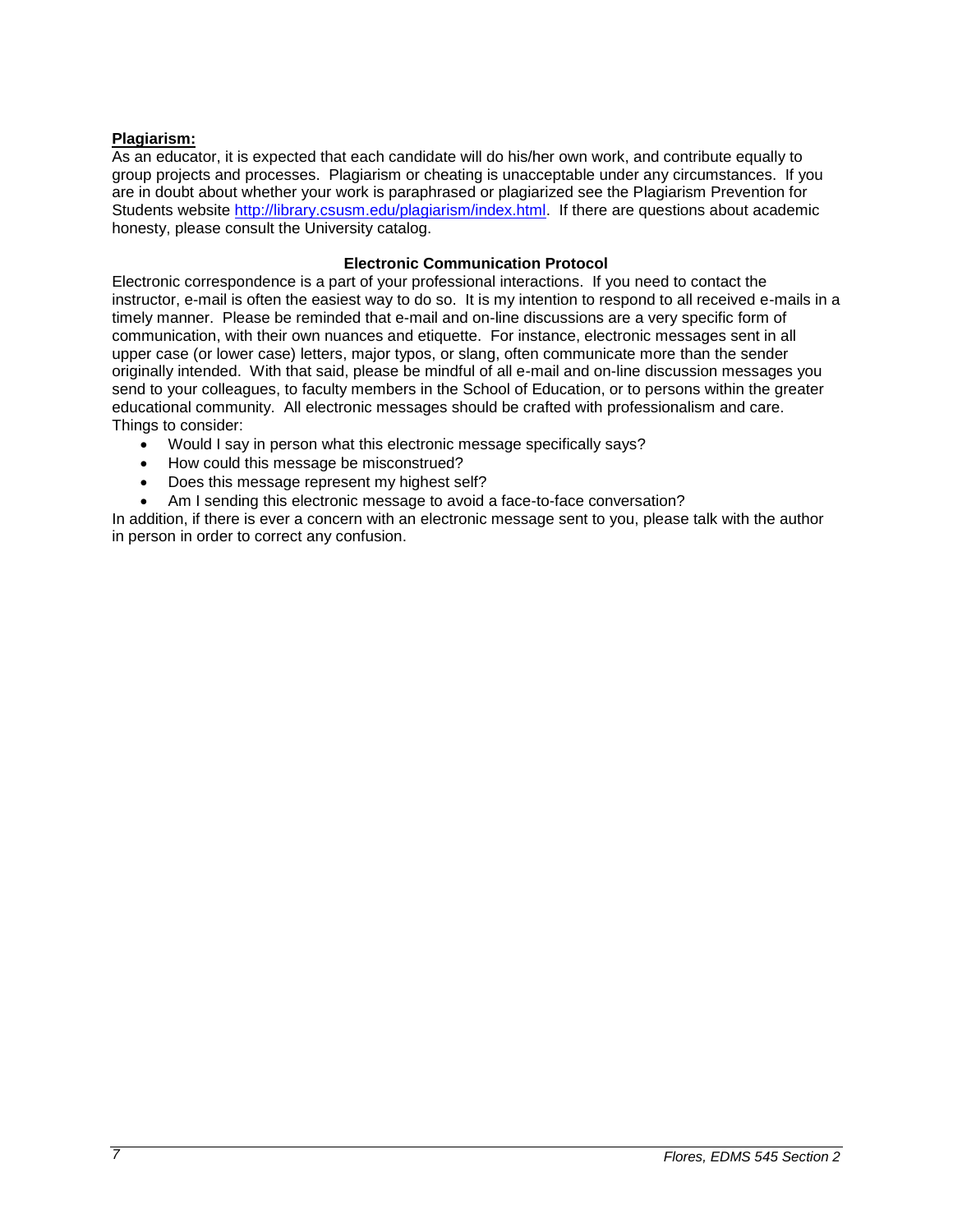# **COURSE TOPICS OUTLINE**

- <span id="page-7-0"></span>• The Nature of Science
- Discrepant Events in Science Teaching
- The Learning Cycle Model of Teaching
- Learning Cycle Science Lesson Demonstrations
- Writing Objectives for Student Learning
- Developing Essential Questions for Teaching Science
- Writing Science Concept Definitions
- The *Next Generation Science Standards*
- *California's K-12 Next Generation Science Standards*
- Inclusive Strategies in Science: Teaching Science to English Learners
- Inclusion and Teaching Science to Students with Special Needs
- Differentiating Instruction and Assessment in Science
- Authentic Assessments in Science
- Infusing Writing Activities in Science Lessons
- Science Curriculum Kits and State Approved Texts
- Science Process Skills and Scientific Attitudes
- Current Issues in Science Education
- Infusing Technology Tools into Science Planning and Teaching
- Science Projects, Student Research, Science Fairs
- Safety in the Science Class
- Concept Mapping

# **REQUIRED COURSE ASSIGNMENTS TIED TO STUDENT LEARNING OUTCOMES**

<span id="page-7-1"></span>The following assignments contribute to the final, overall course grade. A weighted percentage (percentage scale) is given for each assignment. Each written assignment is expected to have a clear organizational presentation and be free of grammar, punctuation and spelling errors. There will be a reduction in points for the above mentioned errors. Late assignments are not accepted. Prepare carefully for class, and be ready to discuss readings and assignments thoughtfully. Note Grading Standards and the Description of Exemplary Students on pages 15-16 of this syllabus.

|    | 1. Active Participation and Collaboration (all or nothing credit given)             | 5%  |
|----|-------------------------------------------------------------------------------------|-----|
|    | 2. Book Club: Reading Responses and Concept Maps (Individual)                       | 15% |
| 3. | Next Generation Science and Health Standards Tasks and Presentation – (Indiv & Grp) | 10% |
|    | 4. Discrepant Event Lesson Plan, Presentation, Videotape – (In pairs)               | 20% |
|    | 5. Discrepant Event Reflection Journal – (Individual)                               | 10% |
| 6. | Invention Convention Assignment (In pairs)                                          | 15% |
| 7. | Differentiated Instruction and Assessments in Science Assignment – (Individual)     | 15% |
| 8. | Discrepant Events Teaching Sessions - (Individual)                                  | 10% |

**NOTE***:* Each student is responsible for ensuring that assignments are submitted correctly and on time. Most assignments will be submitted in hard copy at the start of class (per course schedule), and some specific assignments will also be submitted electronically to Moodle as class resources. Keep a digital copy of all assignments for your credential program electronic portfolio.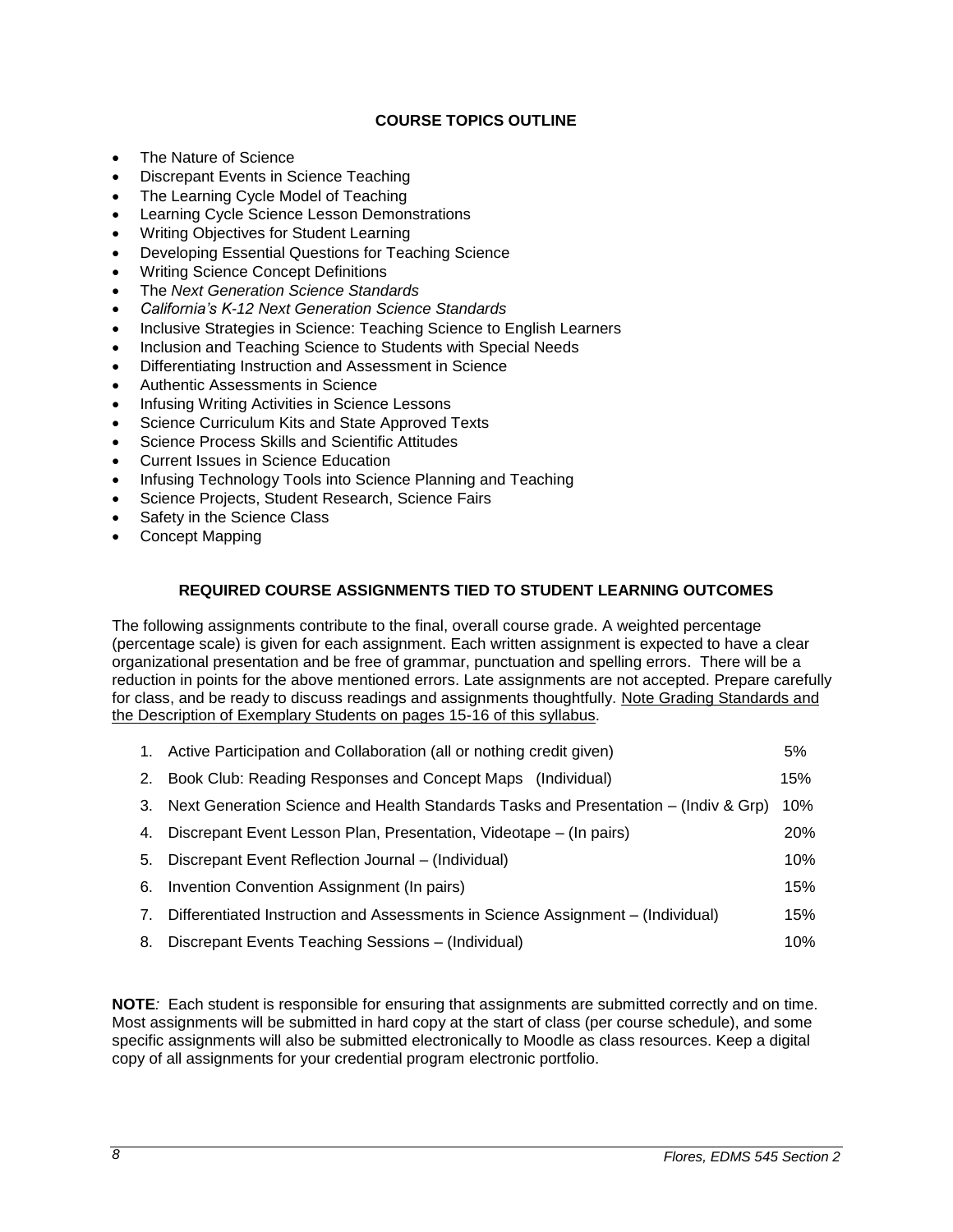# **Descriptions of Assignments**

# <span id="page-8-0"></span>**1. Active Participation and Collaboration - 5% (**all or nothing credit)

Teacher education is a professional preparation program and students will be expected to adhere to standards of dependability, professionalism, and academic honesty (refer to rubric attached to this syllabus).

Grading will include a component of "professional demeanor." Students will conduct themselves in ways that are generally expected of those who are entering the education profession, including the following:

- On-time arrival to all class sessions and attendance for the entire class period
- Advance preparation of readings and timely submission of assignments
- A **POSITIVE** attitude at **ALL** times
- Active participation in all class discussions and activities
- Respectful interactions and courteous language with the instructor and other students in all settings
- Carefully considered, culturally aware approaches to solution-finding

**Class Discussions and Participation:** Students will engage in active learning each class session, and will be expected to actively participate. You may lose points for lack of participation based on the following criteria:

- Do you participate in class discussions productively, sharing your knowledge and understandings?
- Do you interact productively with your peers, taking on a variety of roles (leader, follower, etc.)?
- Do you contribute appropriately to group work—do you "do your share"?
- Are you able to accept others' opinions?
- Are you supportive of others' ideas?
- Do you support your peers during their presentations?
- Can you monitor and adjust your participation to allow for others' ideas as well as your own to be heard?

# **2. Book Club: Reading Responses and Concept Maps - 15%** (Individual)

You will be pre-assigned to a Book Club group in the first class session. Each week your preassigned group will decide which group member will read which of 3 text chapters: Each group member will:

i. Choose one chapter each week from the assigned readings and provide evidence of having read and understood the major content of the chosen chapter. You may choose to demonstrate your knowledge of **ALL** of the Big Ideas contained in the readings by preparing a graphic organizer, a concept map, a bulleted list, drawings or another method of your choice. The complete list of choices is located in a Moodle course folder. Please ensure that **ALL** of the main ideas are included in your reading response, regardless of your choice of format. **Of the six total Reading Responses, THREE concept maps are required (your choice of which 3 chapters).**

**Note:** Do not include chapter science activities in your reading responses and concept maps. These application activities bring the concepts to life and are intended to promote your understanding of science concepts.

ii. Engage in classroom activities that are designed for you to demonstrate your understanding of the text and other readings. You and your group members will each teach each other your chapter concepts during the Book Club sessions at the beginning of each class session. Please ensure that you are well prepared to teach your peers—they'll be depending on you! Please provide each of your group members with a hard copy of your chapter reading format.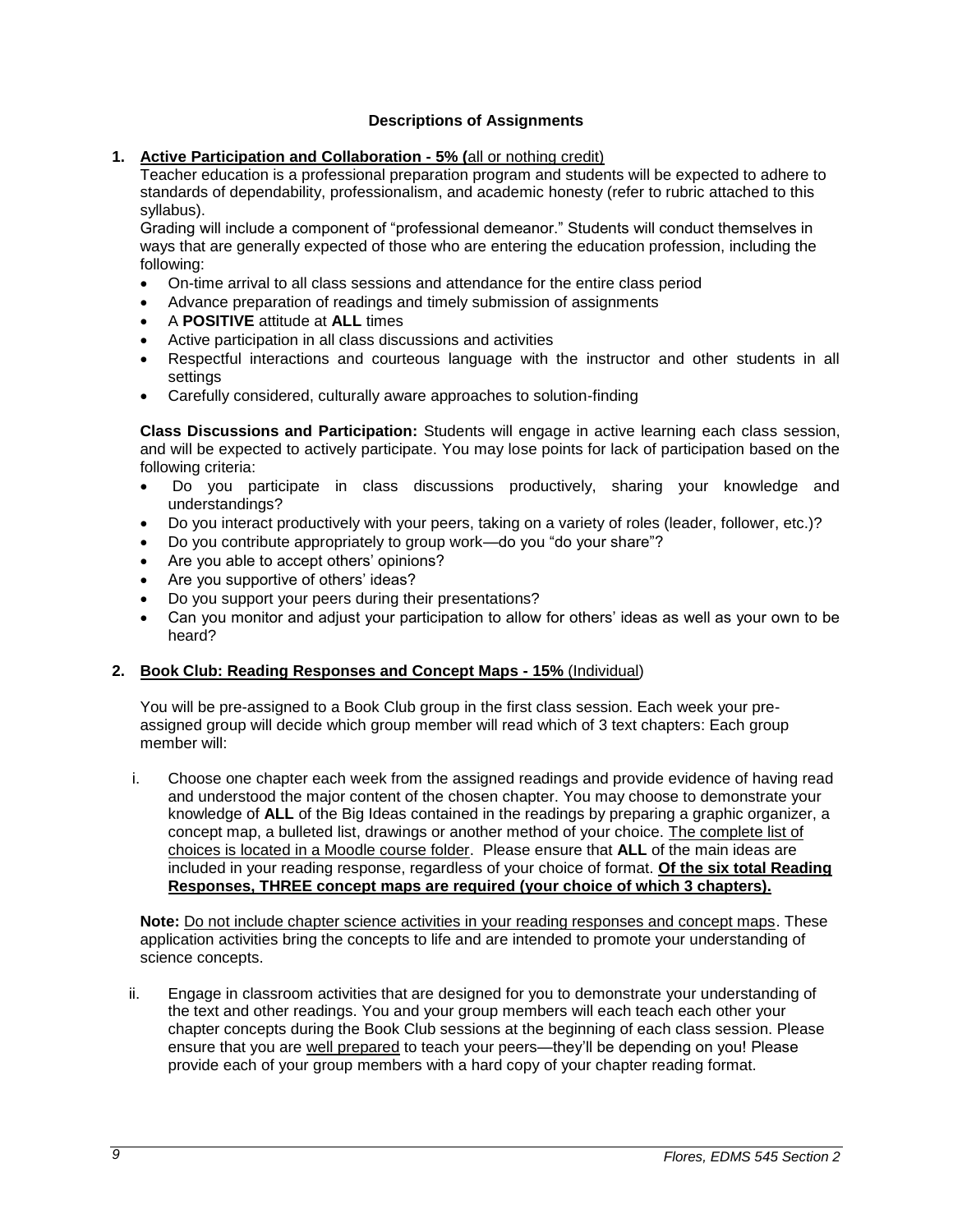- **3. Next Generation Science Standards (NGSS) and Health Education Standards Activity - 10%** Purpose of the assignment: To provide an in depth introduction to the NGSS as a framework and foundation for you to begin to create science curriculum in other course assignments.
- **Task I A: Grade level Next Generation Science Standards Response: (Individual) – 25 pts.** Using the NGSS for your chosen grade level, pick ONE Performance Expectation (PE) from EACH standard. For each PE, come up with a brief description of an activity that children in that grade can do. You should end up with a standard, a PE, and a 3-4 sentence description of an activity.

See examples on page 10 for what your sections should look like. Depending on the grade level, you might have fewer or more sections.

### **NOTE: These must be hands-on science activities, not Internet research or writing activities!!!**

### **Task I B: Grade level Health Education Content Standards Response (Individual) – 5 pts.**

The Health Education Content Standards for California Public Schools are categorized into 8 Health Content Standards: Essential Health Concepts; Analyzing Health Influences; Assessing Valid Health Info; Interpersonal Communication; Decision Making; Goal Setting; Practicing Health Enhancing Behaviors; and Health Promotion. These 8 content standards are included in 6 Health Content Areas: Nutrition and Physical Activity; Growth, Development & Sexual Health; Injury Prevention and Safety; Alcohol, Tobacco, and Other Drugs; Mental, Emotional, and Social Health; and Personal and Community Health.

For the same grade level assigned to you for Task I A, you will select one Health Content Standard under one of the Health Content Areas and write an activity that students in that grade level can do.

You should end up with one section for Health Education, which includes one Health Content area, one Health Content Standard, and a 3-4 sentence description of an activity that reflects both.

### **Hard Copy due date: Class session 2. Upload your Task I A AND Task I B (as ONE document) to Moodle session 2.**

The complete write up for Tasks I A and I B should be no more than two pages. See page 9.

# **Task II: Team lesson sketch (10 pts.), preparation, and presentation (10 pts.) – (in class with your**

# **team)** – **20 pts. total**

Get together with your team. Look at the activities that were collectively written up for Task I

A.

Choose one activity. Then…

- As a team, word process a lesson sketch/description for the activity (with a lesson title, NGSS standard and Performance Expectation, learning objectives, an assessment plan, and a detailed description of the activity). Make sure you write out the standard and PE on which your lesson plan is based. Add the group lesson sketch to the group PPT below.
- As a team, come up with a brief overview of the NGSS Standards for your grade. Don't try to give us every single line of the standards. Summarize in such a way (use bullet points) that we see generally what students are supposed to learn in your grade level--the Big ideas. On a PPT, list the bulleted competencies indicated in the NGSS for your grade. Upload your group PPT to Moodle session 2.
- Each team member should also add to the group PPT his/her Health Content Standard/Health Content Area idea (i.e., Task I B)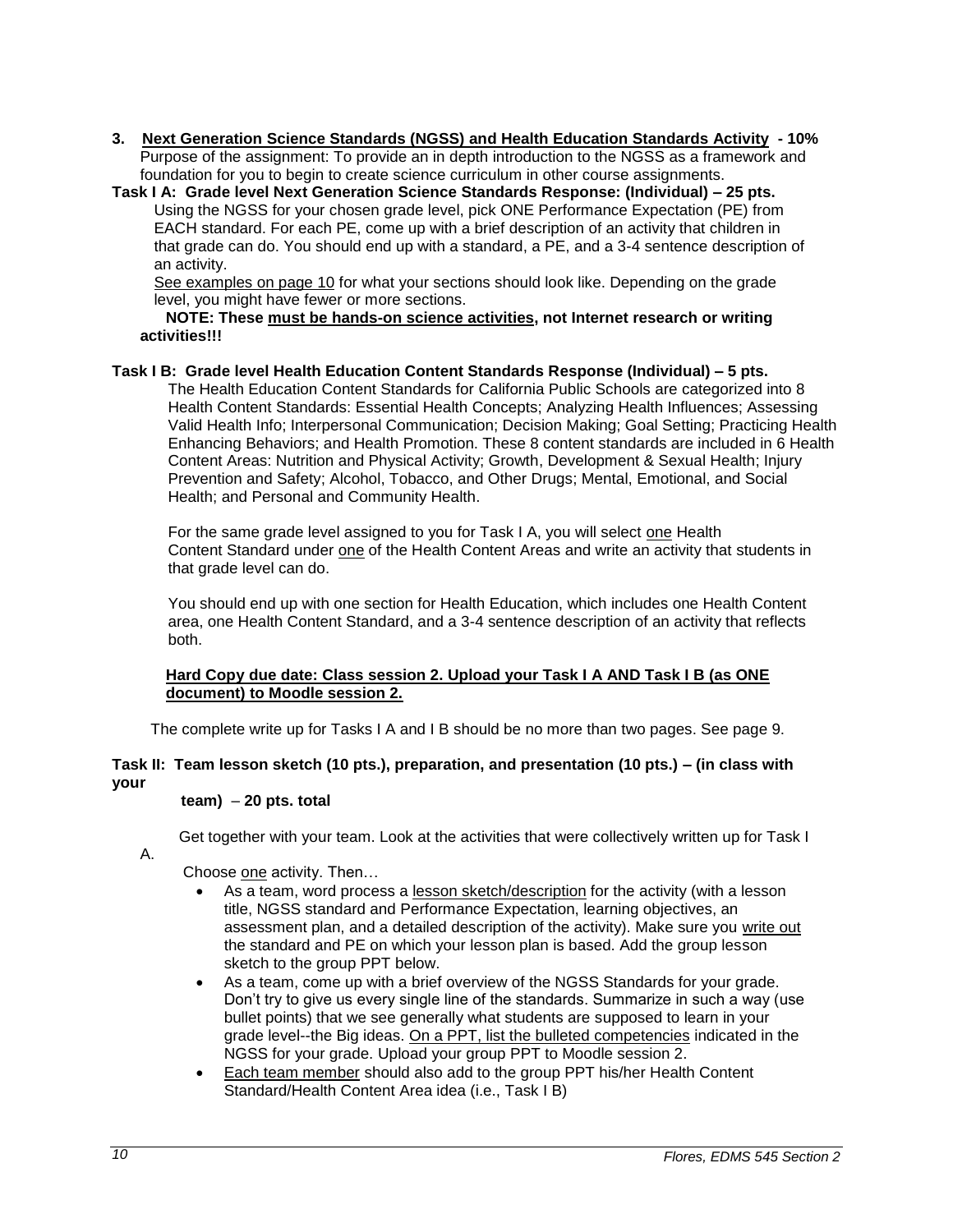• In about 12 minutes, present your lesson plan sketch and science standards overview to the class. Be prepared to explain why your lesson activity represents really good science for kids.

Your grade for this assignment will be based on the content and quality of your presentation, and on the level of collaboration with your team.

Hard Copy of Lesson Sketch due date: Class session 2: Upload the group lesson sketch one for Task II and the group PPT to Moodle session 2.

### **Note: One group member, place the group lesson sketch in your course folder with all team members' names on the lesson sketch.**

# **Sample Response to Assignment Tasks I A and I B**.

# **Grade Four: Next Generation Science Standards**

Standard 4-PS3: Physical Science - Energy

Performance Expectation 4-PS3-4: Apply scientific ideas to design, test, and refine a device that converts energy from one form to another.

Activity:

Using one flashlight bulb, one insulated copper wire, and one D-battery, students will determine how to create a complete electrical circuit in order to light the bulb. Students will then use 3 insulated copper wires, one flashlight battery, a battery holder, one D-cell battery, and a brass brad inserted into a 3x5 note card to create a switch that turns the light bulb on and off.

Standard 4-PS4: Physical Science – Waves and Their Applications in Technologies for Information **Transfer** 

Performance Expectation 4-PS4-2: Develop a model to describe that light reflecting from objects and entering the eyes allows objects to be seen.

Activity

Using a prism and a flashlight, each student will separate the component colors of white light light through refraction by shining the flashlight through the prism onto a white surface (e.g., a white wall, a whiteboard) in the classroom. Using color paddles and a flashlight, student triads will explore how to produce white light.

Standard 4-LS1: From Molecules to Organisms: Structures and Processes Performance Expectation 4-LS1-1: Construct an argument that plants and animals have internal and external structures that function to support survival, growth, behavior, and reproduction. Activity

Using a fresh, white carnation flower placed overnight in a vase containing food coloring and water, students will use a scalpel to dissect the stem to reveal that the colored water was transported through the xylem to the flower through capillary action occurring from the roots to stem to flower.

### Standard 4-ESS1: Earth's Place in the Universe

Performance Expectation 4-ESS1-1: Identify evidence from patterns in rock formations and fossils in rock layer to support an explanation for changes in a landscape over time.

Activity: How Do Geologists Study the Earth's Interior? The teacher will prepare 3 different colors of cake batter and layer the 3 colored batters (vary layers in each cupcake) in foil baking muffin cups. Drop in small pieces of seashells and dried plant leaves into one specific layer (vary each cupcake). Top each cupcake with frosting (after baking) to model soil. Each student will use a transparent plastic straw, a toothpick, and a piece of paper folded into 4 sections. One section is a prediction of what the inside of the cupcake might be. The remaining 3 sections are drawings of core samples using the straw cut to appropriate lengths.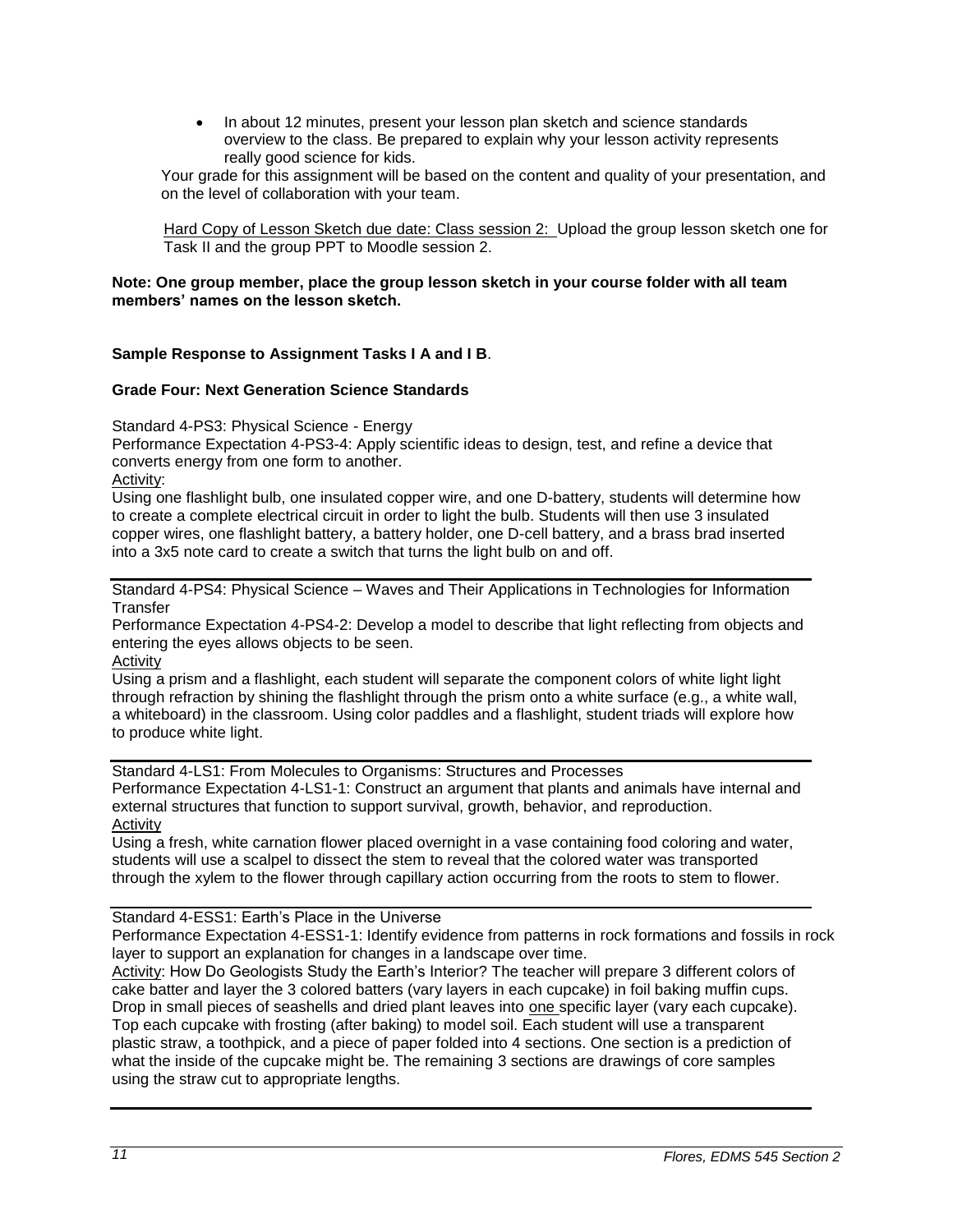Standard 4-ESS2: Earth's Systems

Performance Expectation 4-ESS2-2: Analyze and interpret data from maps to describe patterns of Earth's features.

Activity: Using a foam mountain kit, students will construct a mountain and identify the base, peak, and elevation. Using each piece, students will first construct a topographic map and identify contour lines, the contour interval, and slope steepness. Students will then construct a mountain profile using the data generated from the topographic map.

### Standard 4-ESS3: Earth and Human Activity

Performance Expectation 4-ESS3-2: Generate and compare multiple solutions to reduce the impacts of natural Earth processes on humans.

Activity: Using 30 toothpicks and 30 mini-marshmallows, each student will construct an earthquake resistant structure using cubes and triangles that will be tested in a rectangular pie pan with solidified Jello**®**. Students may cut toothpicks in half to build their structure. The teacher will shake each pie pan using horizontal motions (gentle pressure, mid-pressure, violent pressure) to simulate horizontal movement of an earthquake.

Health Content Area: Nutrition and Physical Activity

Health Content Standard 1.8.N - Identify ways to increase and monitor physical activity*.* Activity

In pairs, students will take turns in a jump rope activity. Starting with 5 jumps and increasing the jumps by 5, they will observe and record the maximum number of jumps that their partner can comfortably complete.

# **4. Discrepant Event Lesson Elements and Description – 20%**

An attention getting, thought-provoking approach to initiate inquiry in science is through the use of **Discrepant Events (DE)**. Discrepant Events are phenomena that seem to run contrary to what we normally expect. The outcomes or results are very different from what we might think would happen or should be happening. A discrepant event puzzles the observer and leaves him/her at a loss to explain what has taken place, causing him or her to wonder why the event occurs as it did. Situations that are contrary to what a person expects cause him or her to wonder what is taking place, resulting in cognitive disequilibrium. Like a hard-boiled egg that can squeeze inside a narrow neck bottle, or observing water flowing upwards, these occurrences tend to move students from a state of cognitive equilibrium to a state of cognitive dissonance or disequilibrium.

In this assignment, you and a partner will plan, implement, and videotape a discrepant event to first practice with and videotape a student or small group of students of your choice and then present the activity to your cohort peers. **The complete and detailed guidelines for this assignment are located in the course Moodle.**

*On the day of your DE presentation, please begin the lesson by turning in 1 hard copy of your completed Discrepant Event Graphic Organizer/ Matrix and data sheets (if applicable) to me. NOTE: Please provide in stapled form—unstapled lessons will not be accepted.* 

### **Note: The Discrepant Event Lesson Template/Organizer and Presentation/Lesson Rubric are located on the Moodle course.**

**You must also include at the end of and attached to your DE template/organizer:**

- **a. Science Content Background:** 1 page (1.5 line spacing) summary of the **science content background** that **teachers** need to know to effectively teach the lesson (goes beyond lesson content knowledge a teacher needs to know).
- **b.** References: Title, author, publisher, year of all resources consulted for lesson plan concepts, ideas, and activities.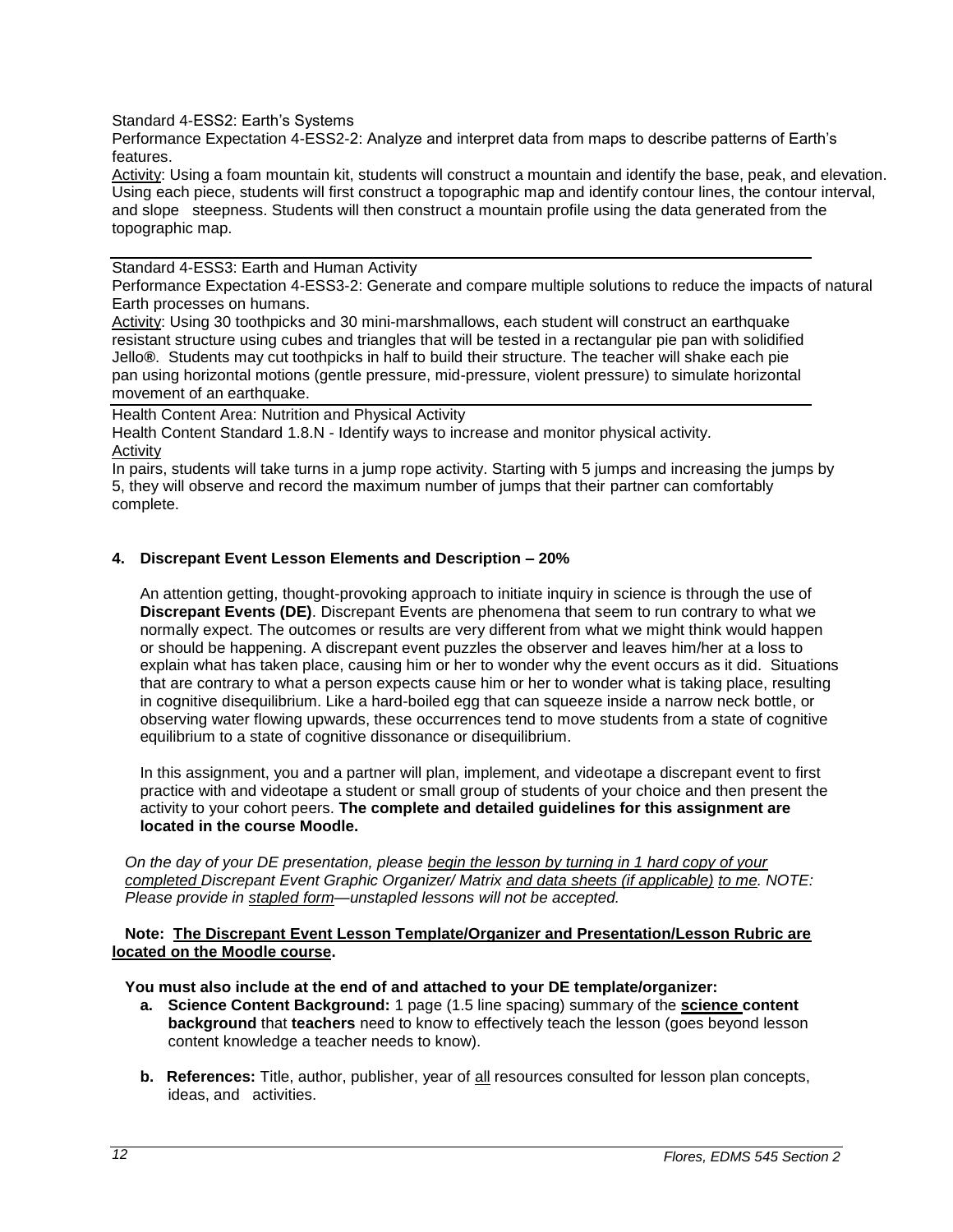# **5. Discrepant Event Reflection (Individual) -10%**

- After you have done your discrepant event with a student or students AND videotaped the event, look at your notes and think about how it went. You may realize that your event needs to be modified before you do it with our class.
- Write a description of what happened, with special attention to what the child/children said and did. Analyze the child's/children's response: what portions of the event, and to what extent, did the child/children understand what was happening? Why or why not?
- **Be very specific and clear about what the child(ren) did, said, and how he/she/they responded to the DE activity. The reflection should be thorough, thoughtfully written, and detailed to receive full credit.**
- **Note: Do not turn in a DE Reflection if you did not videotape the DE teaching event. The video substantiates that you did, in fact, teach your team DE to a student or students. Please consider that this assignment is 10% of your course grade.**
- **Due no later than session 7 of the course—no exception!**

# **6. Invention Convention – 15%**

Invention is a creative outgrowth of process science. Fostering the development of important science skills is an ongoing challenge. Students should be given opportunities to solve problems, think, creatively, experiment, and work with data throughout the school year. The Invention Convention is an event that gives students an opportunity to demonstrate these skills independently as they invent a new product or process. The Invention Convention can be a classroom, school, or district-wide science event. This science event is designed to encourage students to apply basic science skills in a creative and productive manner. Participants are encouraged to identify a need or to solve a problem by following the same steps and procedures that an inventor would follow in patenting an invention. Once a need or a problem has been identified, students are directed to use problem-solving and creative-thinking skills to invent a product or process that would fill the need or overcome the problem. Communication and research skills are also greatly enhanced throughout the invention procedure.

In this assignment, you and a group of peers will collaboratively engage in the invention process to learn how to guide your own students' inventive skills. **Please access the complete assignment guidelines on the Moodle course site**.

### **7. Differentiated Instruction and Assessments in Science Assignment - 15%**

The call for alternative assessments of science achievement grows out of the current constructivist reform in science curriculum as well as the findings in cognitive research of how students learn. Important to remember in lesson planning is that instruction should be driven by assessment. That is, once learning objectives have been established by the teacher in regards to what students should be able to do or be able to demonstrate understanding of by the end of a lesson, how that understanding will be assessed determines what activities occur in the lesson. Therefore, assessment is an essential component of the learning process and should be central to your lesson planning.

# **The complete assignment guidelines and rubric are available on our Moodle course site.**

# **8. Discrepant Events Teaching Sessions - 10%**

<span id="page-12-0"></span>You will be provided with opportunities to teach discrepant to elementary students toward the end of the course. More details will be given in class.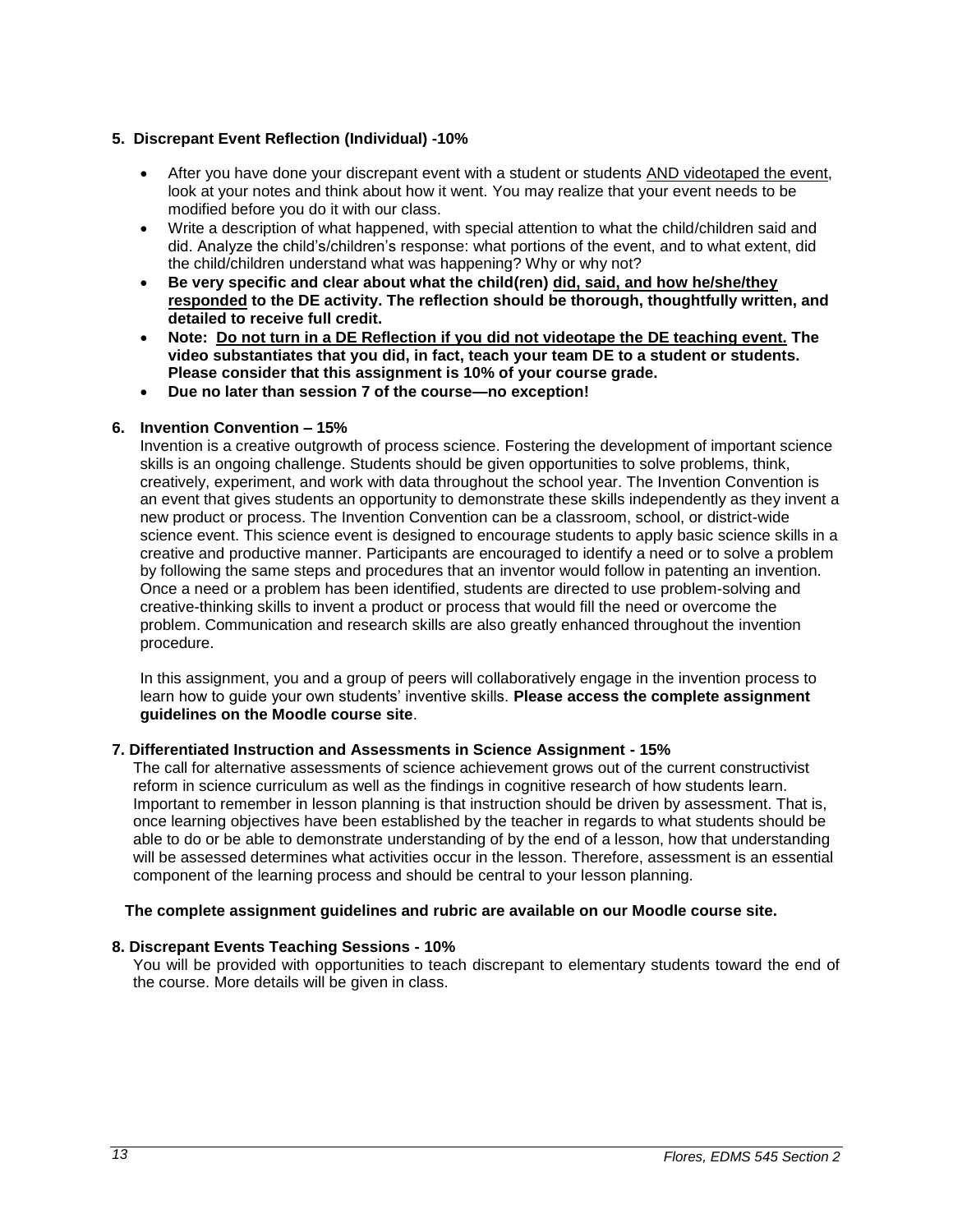### **RESOURCES THAT CAN HELP IN YOUR LEARNING OF SCIENCE CONTENT AND METHODS JOURNALS:**

Science Science Scope Physics Teacher<br>Science and Children The Science Teacher Journal of Chemi Science and Children The Science Teacher Journal of Chemical Education<br>Science Education School Science and Math Innovations in Science & Education

Innovations in Science & Technology

Science News American Biology Teacher Journal of Research in Science Teaching School Science and Mathematics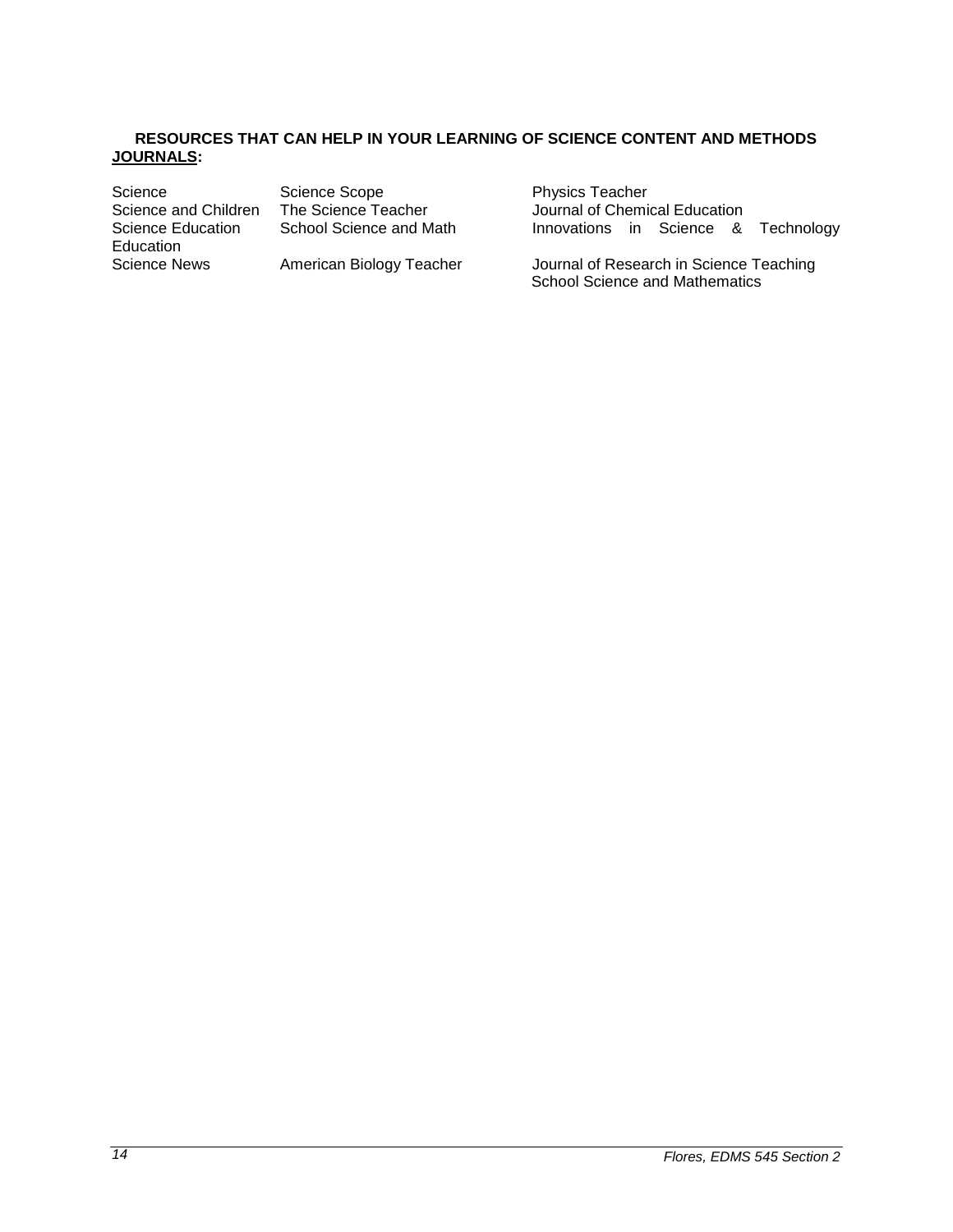| EDMS 545 Tentative Course Schedule: Spring 2015 (Tuesday) |  |  |  |
|-----------------------------------------------------------|--|--|--|
|-----------------------------------------------------------|--|--|--|

<span id="page-14-0"></span>

| <b>Date</b>  | <b>Course Topics &amp; Activities</b>                                                                                                   | <b>Readings &amp; Work Due</b>                                                                                                                                      |
|--------------|-----------------------------------------------------------------------------------------------------------------------------------------|---------------------------------------------------------------------------------------------------------------------------------------------------------------------|
| Session      | <b>Course Overview/Syllabus Review</b>                                                                                                  | Bring course syllabus to class                                                                                                                                      |
| 1<br>1/20/15 | ~ The Nature of Science<br><b>Next Generation Science Standards (NGSS)</b><br>~ NGSS Standards Tasks IA, IB, II<br>explained            | <b>Bring course text to class</b><br>- Read Chapters 1 and 2, 3 of Teaching<br>Science to<br>Children as a framework and foundation for<br>course concepts & skills |
|              | <b>Groups Sign-ups:</b><br>~ NGSS Standards<br>$\sim$ Book Club<br>~ Invention Convention<br>~ Discrepant Events in Science groups      | - Access Discrepant Events Assignment                                                                                                                               |
|              | sign-ups<br>~ A Private Universe (tentative)                                                                                            | <b>Guidelines on Moodle</b>                                                                                                                                         |
| Session<br>2 | <b>Book Club Session</b>                                                                                                                | <b>Bring Next Generation Science Standards book</b><br>to all classes.                                                                                              |
| 1/27/15      | <b>Sequencing Instruction to Support Learning</b><br><b>Outcomes:</b> What teaching strategies ensure<br>participation of ALL students? | - Read Chapter 4, 5, or 6 of Teaching Science<br>to Children                                                                                                        |
|              | ~ Lesson Planning in Science Inquiry:                                                                                                   | Due: Book Club Reading Response (4, 5, 6)                                                                                                                           |
|              | 1. Discrepant Events: Why teach science<br>this way?                                                                                    | Due: NGSS Tasks IA & IB (Individual). Post                                                                                                                          |
|              | 2. The Learning Cycle: Using the 5-E model                                                                                              | to                                                                                                                                                                  |
|              |                                                                                                                                         | Moodle AND hard copy in course                                                                                                                                      |
|              | <b>Writing Essential Questions</b><br>Writing Learning Objectives to support                                                            | folder                                                                                                                                                              |
|              | assessment in science                                                                                                                   | <b>DUE: NGSS Task II presentations due</b><br>(team):                                                                                                               |
|              | $\sim$ Instructor-led learning cycle lesson                                                                                             | Post group Lesson Sketch and group PPT to<br>Moodle - (one group member posts for team                                                                              |
|              | ~ Intro to Concept Mapping and science<br>content:                                                                                      | AND one person places group lesson sketch<br>in his/her folder with team members' names)                                                                            |
|              | The Big ideas in Science Teaching &<br>Learning                                                                                         |                                                                                                                                                                     |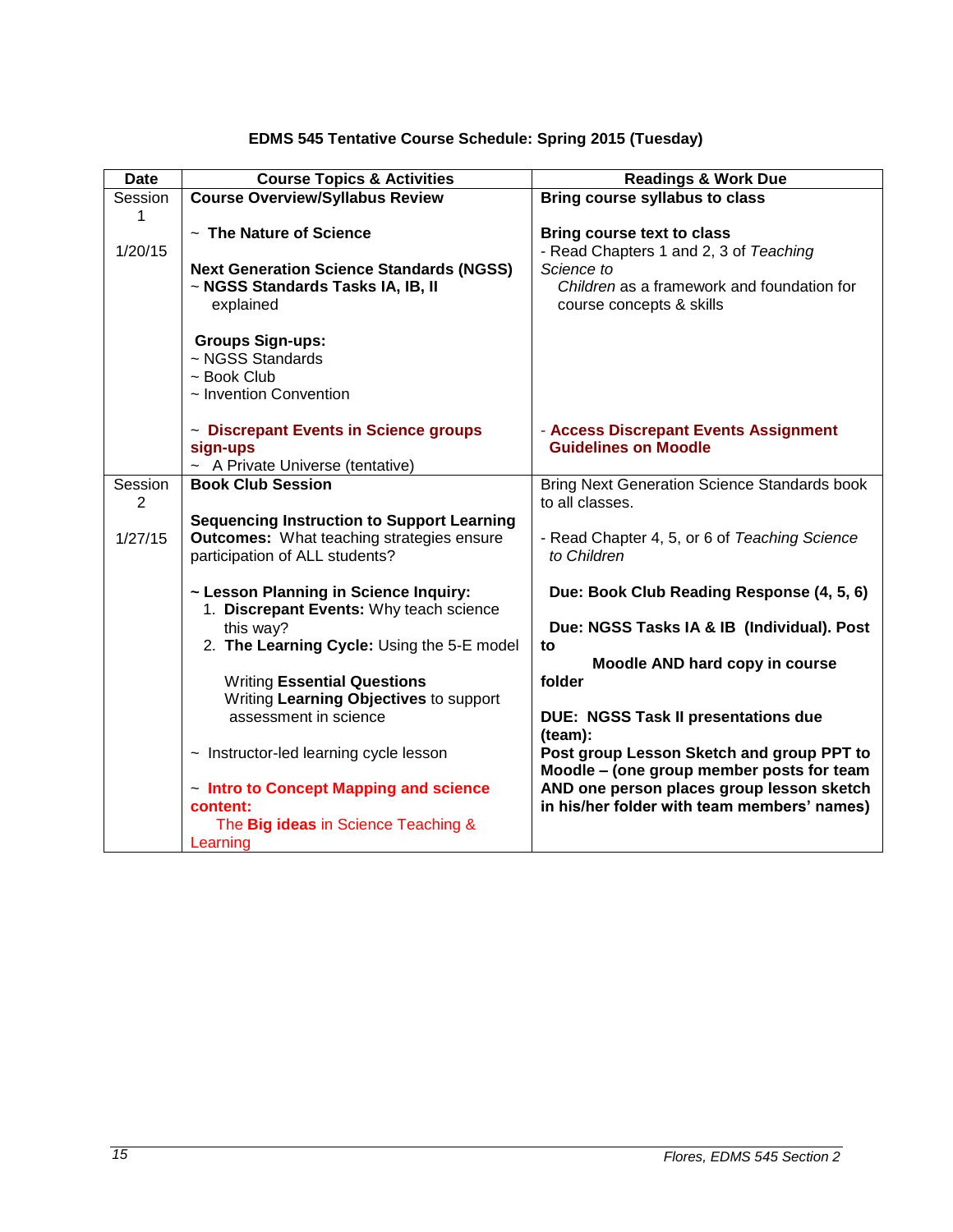| <b>Date</b> | <b>Course Topics &amp; Activities</b>                                                                         | <b>Readings &amp; Work Due</b>                                                        |
|-------------|---------------------------------------------------------------------------------------------------------------|---------------------------------------------------------------------------------------|
| Session     |                                                                                                               |                                                                                       |
| 3           | <b>Book Club Session</b>                                                                                      | - Read Chapter 7, 8, or 9 of Teaching Science<br>to Children                          |
| 2/03/15     | <b>FOCUS on Assessment:</b>                                                                                   |                                                                                       |
|             | What are the best indicators to assess that<br>students have learned and understood the<br>intended outcomes? | Due: Book Club Reading Response (7.8.9)<br>Concept Map: Ch. 7, 8, or 9                |
|             | <b>Teaching Science to English Learners:</b>                                                                  |                                                                                       |
|             | http://www.csun.edu/science/ref/language/teach<br>ing-ell.html                                                |                                                                                       |
|             | Differentiated Instruction and Assessment                                                                     | <b>Access and review Authentic Assessments</b>                                        |
|             | <b>Assignment - Introduction</b>                                                                              | for Science document in Moodle course to<br>start planning for the assessment         |
|             |                                                                                                               | assignment.                                                                           |
|             | Making Science Content Accessible to Students<br>with Special Needs                                           | <b>View Disability Video</b>                                                          |
|             |                                                                                                               | http://www.washington.edu/doit/Video/winequ.ht                                        |
|             |                                                                                                               | ml                                                                                    |
|             | ~ Instructor-led inquiry lesson:                                                                              |                                                                                       |
|             | <b>Inquiry Processes in Science</b><br>Science process skills & scientific attitudes                          |                                                                                       |
|             | Safety guidelines for the science classroom                                                                   |                                                                                       |
|             | <b>Intro to Invention Convention Assignment</b>                                                               |                                                                                       |
|             | <b>Discrepant Events Lesson Plan--in class</b><br>work                                                        | <b>DUE:</b> Invention Convention Brainstorm List:<br>Upload to Moodle Assignment Link |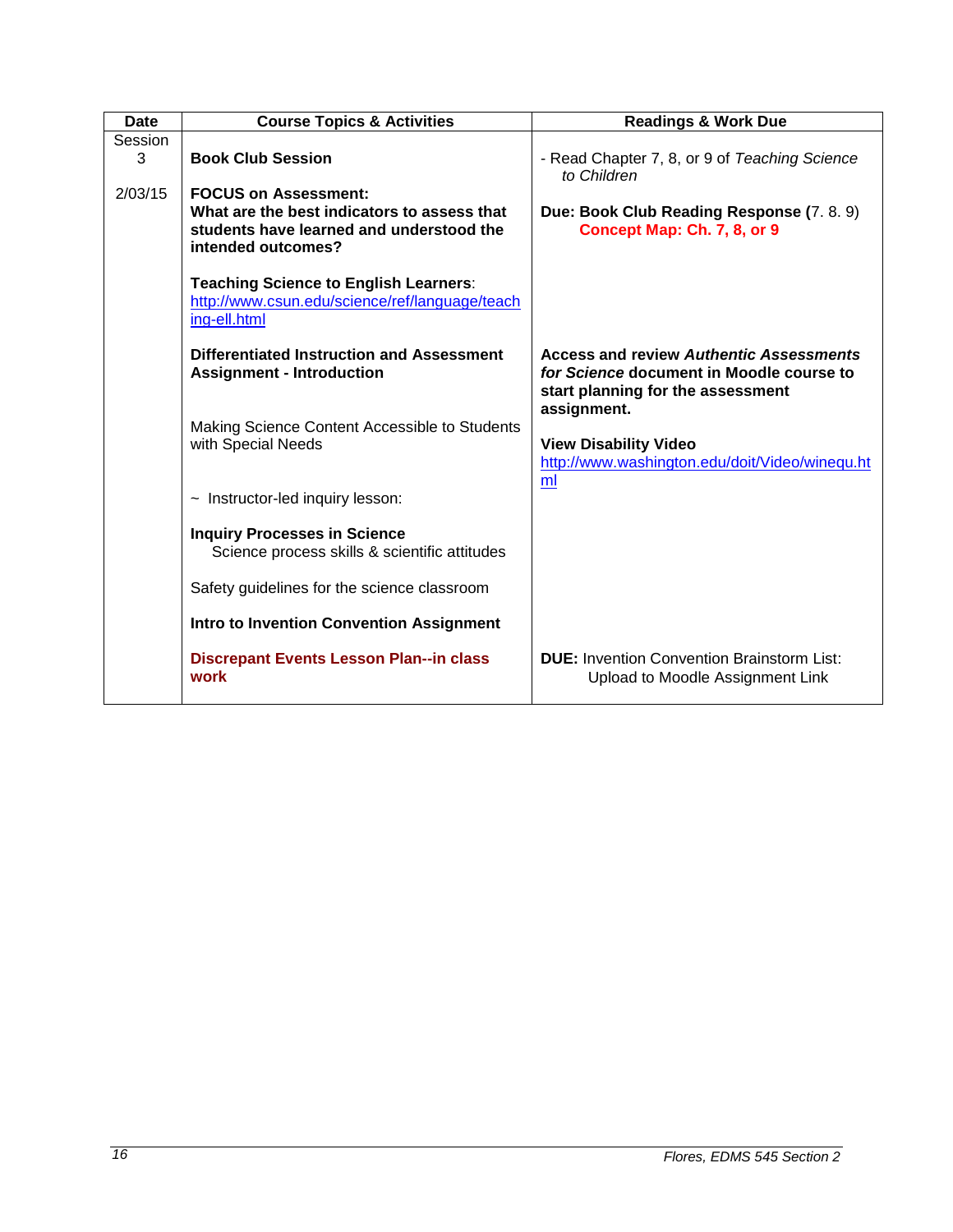| <b>Date</b> | <b>Course Topics &amp; Activities</b>                     | <b>Readings &amp; Work Due</b>                                         |
|-------------|-----------------------------------------------------------|------------------------------------------------------------------------|
| Session     | <b>Book Club Session</b>                                  | - Read Chapter 10, 11, or 12 of Teaching                               |
| 4           |                                                           | <b>Science</b>                                                         |
|             | <b>Technology In Science Teaching and</b>                 | to Children                                                            |
| 2/10/15     | Learning:                                                 |                                                                        |
|             | Science Web resources & tools to                          | Due: Book Club Reading Response (10, 11,                               |
|             | enhance                                                   | 12)                                                                    |
|             | science teaching and learning                             | <b>Concept Map: Ch. 10, 11, or 12</b>                                  |
|             | http://astroventure.arc.nasa.gov/                         | <b>Install Google Earth on your computer!</b>                          |
|             | http://www.chem4kids.com/files/atom_intro.html            | ***Discrepant Events Presentations:<br>Teams 1, 2, & 3. Post DE Lesson |
|             | http://www.sciencechannel.com/games-and-                  | <b>Template to</b>                                                     |
|             | interactives/charles-darwin-game.htm                      | Moodle-one posting per team.                                           |
|             |                                                           |                                                                        |
|             | http://wonderopolis.org/                                  | <b>Upload DE video to Bonsall computer.</b>                            |
|             | http://wayback.archive-                                   | <b>Upload DE Reflection to Moodle</b>                                  |
|             | it.org/3635/20140211215243/http://www.thinkqu             |                                                                        |
|             | est.org/pls/html/f?p=52300:30:27985340835527              |                                                                        |
|             | 39::::P30_CATEGORY_ID:CPJ_SCIENCE_TE                      |                                                                        |
|             | <b>CHNOLOGY</b>                                           |                                                                        |
|             | http://www.lhsgems.org/gemsguides.html                    |                                                                        |
|             | <b>Invention Convention progress update &amp;</b><br>work |                                                                        |
|             |                                                           |                                                                        |
|             | Work on Differentiated Instruction and                    |                                                                        |
|             | <b>Assessment Assignment in class</b>                     |                                                                        |
| Session     | <b>Book Club Session</b>                                  | - Read Chapter 13, 14, or 15 of Teaching                               |
| 5           |                                                           | Science                                                                |
|             | Integrating writing into science activities               | to Children                                                            |
| 2/17/15     |                                                           |                                                                        |
|             | Instructor-led science inquiry lesson                     | Due: Book Club Reading Response (14, 15,<br>16)                        |
|             | Informal Science Institutions (ISIs):                     | <b>Concept Map: Ch. 13, 14, or 15</b>                                  |
|             | http://caise.insci.org/                                   |                                                                        |
|             | http://www.crystalcovestatepark.com/                      | *** Discrepant Events Presentations:                                   |
|             | http://www.westerncentermuseum.org/                       | Teams 4, 5, & 6. Post DE Lesson                                        |
|             |                                                           | <b>Template to</b>                                                     |
|             | <b>Examining learning cycle science lesson</b>            | Moodle-one posting per team.                                           |
|             | plans                                                     |                                                                        |
|             |                                                           | <b>Upload DE video to Bonsall computer.</b>                            |
|             | <b>Invention Convention progress update &amp;</b>         | <b>Upload DE Reflection to Moodle</b>                                  |
|             | work                                                      |                                                                        |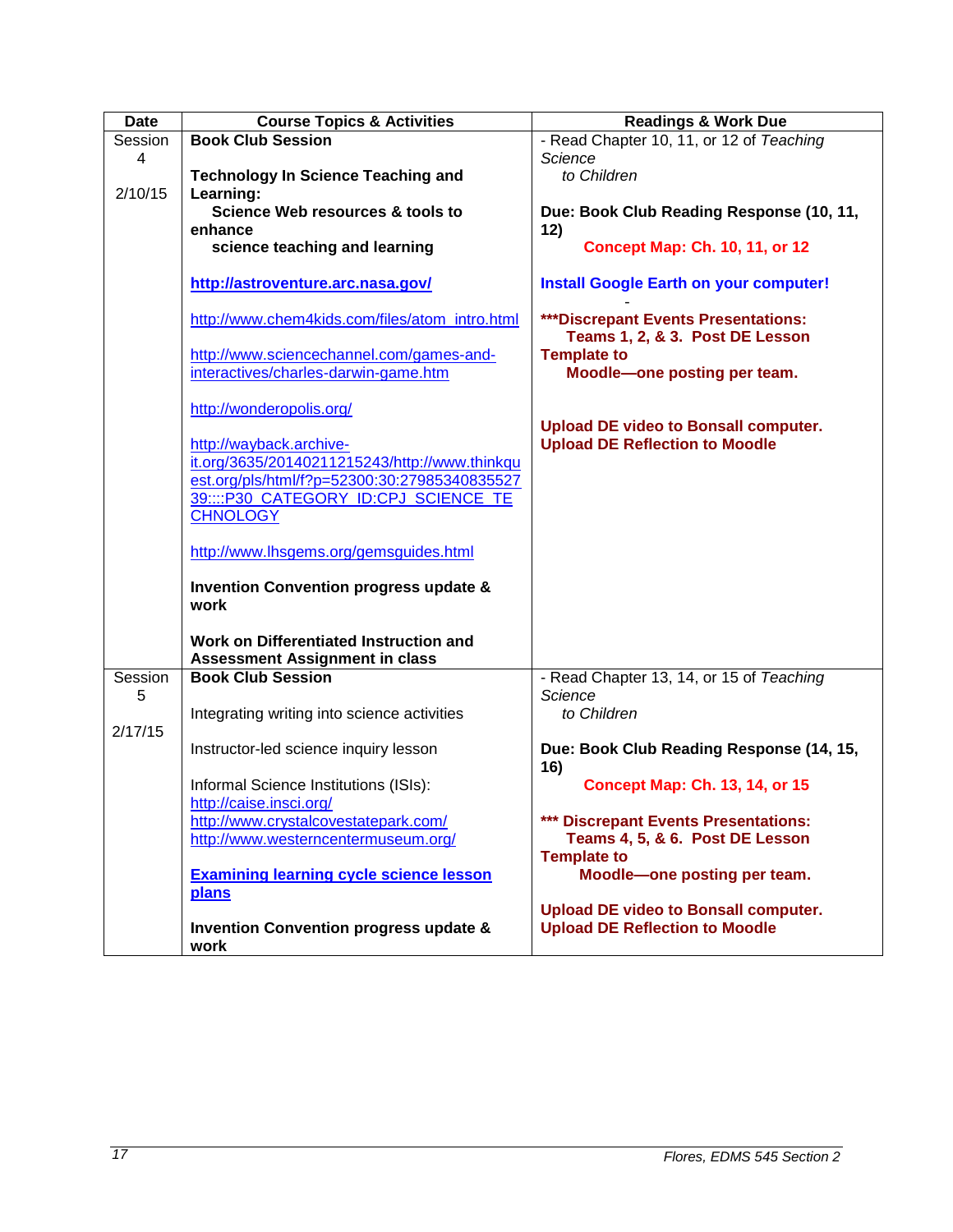| <b>Date</b> | <b>Course Topics &amp; Activities</b>                                                | <b>Readings &amp; Work Due</b>               |
|-------------|--------------------------------------------------------------------------------------|----------------------------------------------|
| Session     | <b>Book Club Session</b>                                                             | - Read Chapter 16, 17 or 18 of Teaching      |
| 6           |                                                                                      | Science                                      |
|             | Instructor-led science inquiry lesson                                                | to Children                                  |
| 2/24/15     |                                                                                      |                                              |
|             | Work on Differentiated Instruction and                                               | Due: Book Club Reading Response (17, 18,     |
|             | <b>Assessments in Science Assignment</b>                                             | 19)                                          |
|             | <b>Begin finalizing Invention Convention</b><br>assignment components: Final report, | <b>Concept Map: Ch. 16, 17, or 18</b>        |
|             | model/prototype/blueprint/mockup, and                                                | *** Discrepant Events Presentations:         |
|             | commercial                                                                           | Teams 7, 8, & 9. Post DE Lesson              |
|             |                                                                                      | <b>Template to</b>                           |
|             | Prepare for DE teaching sessions with                                                | Moodle-one posting per team.                 |
|             | students on 3/03/15                                                                  |                                              |
|             |                                                                                      | Final report,                                |
|             |                                                                                      | model/prototype/blueprint/mockup, and        |
|             |                                                                                      | commercial. Refer to assignment guidelines   |
|             |                                                                                      | for specific details.                        |
|             |                                                                                      |                                              |
|             |                                                                                      |                                              |
|             |                                                                                      | <b>Upload DE video to Bonsall computer.</b>  |
|             |                                                                                      | <b>Upload DE Reflection to Moodle</b>        |
|             |                                                                                      |                                              |
| Session     | <b>Book Club Session</b>                                                             | Due: Book Club Reading Response (19, 20,     |
| 7           | <b>Discrepant Events Teaching Sessions with</b>                                      | 21)<br><b>Concept Map: Ch. 19, 20, or 21</b> |
| 3/03/15     | <b>Students (Time TBD)</b>                                                           |                                              |
|             |                                                                                      | *** Discrepant Events Presentations:         |
|             | Work to finalize Discrepant Events science                                           | Teams 10, 11, & 12. Post DE Lesson           |
|             | notebooks to turn in at end of session 7.                                            | Template to Moodle-one posting per           |
|             |                                                                                      | team.                                        |
|             | Science Exploratoriums:                                                              |                                              |
|             | http://www.exploratorium.edu/                                                        |                                              |
|             |                                                                                      | <b>DUE: DE Notebooks</b>                     |
|             | http://www.nonprofitcommons.org/content/npc-                                         |                                              |
|             | 52413-featured-presentation-exploratoriums-                                          |                                              |
|             | virtual-museum-and-immersive-science                                                 |                                              |
|             |                                                                                      |                                              |
|             | <b>Virtual tour</b>                                                                  |                                              |
| Session     | <b>Final Invention Convention Oral</b>                                               | <b>Due: Differentiated Instruction and</b>   |
| 8           | <b>Presentations</b>                                                                 | <b>Assessments in Science Assignment</b>     |
| 3/10/15     |                                                                                      |                                              |
|             | <b>Final Course Reflections</b>                                                      | Please ensure that your team:                |
|             | Course Wrap-Up                                                                       | 1. Final Invention Convention Final Report,  |
|             |                                                                                      | 2. Invention Model Sketch, and 3. Marketing  |
|             |                                                                                      | tool are posted to the appropriate link in   |
|             |                                                                                      | <b>Moodle Session 8.</b>                     |
|             |                                                                                      |                                              |

**NOTE: While this syllabus is carefully planned, it may be modified or adjusted at any time in response to the learning needs of the class.**